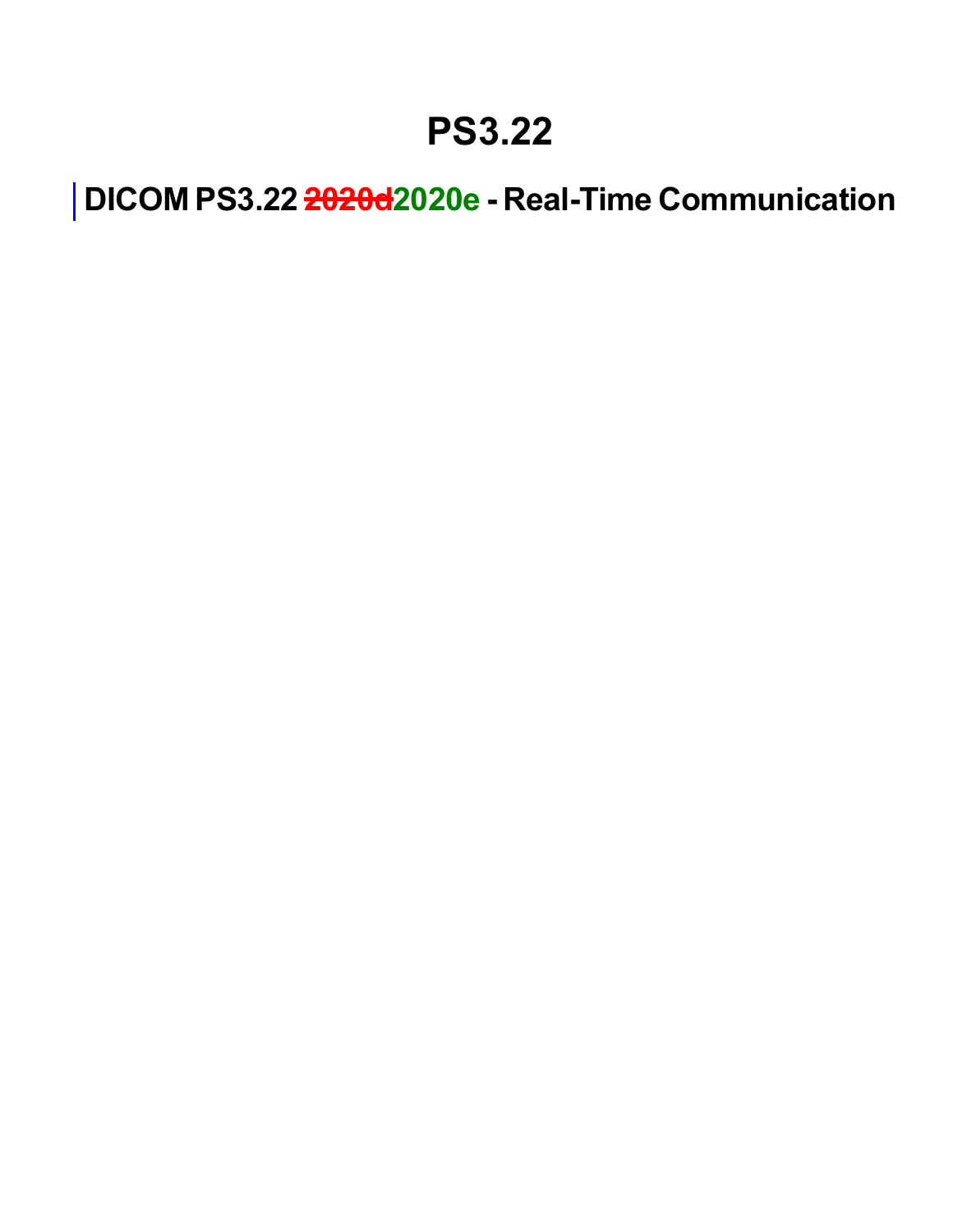### **PS3.22: DICOM PS3.22 2020d2020e - Real-Time Communication**

Copyright © 2020 NEMA

A DICOM® publication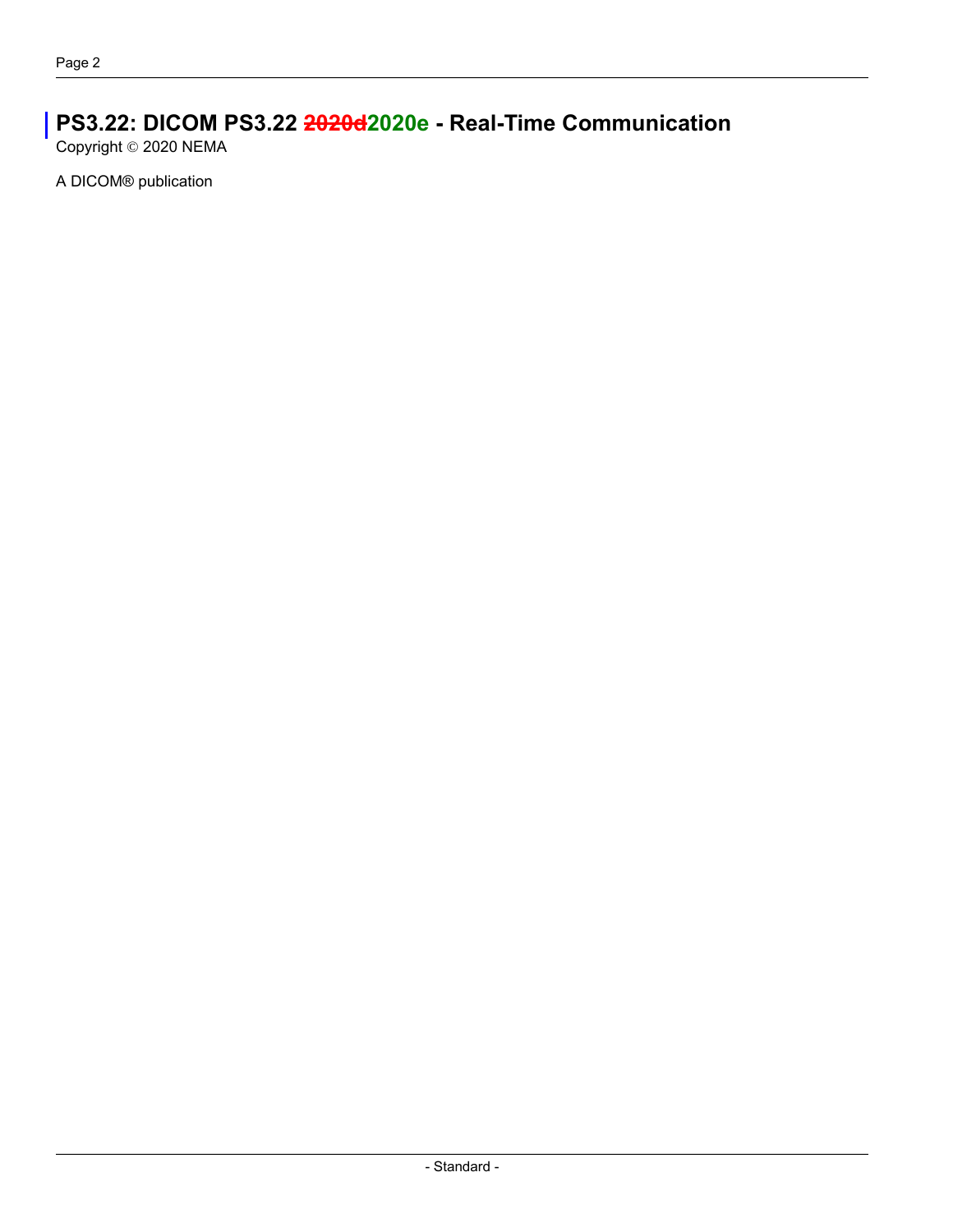#### **Table of Contents**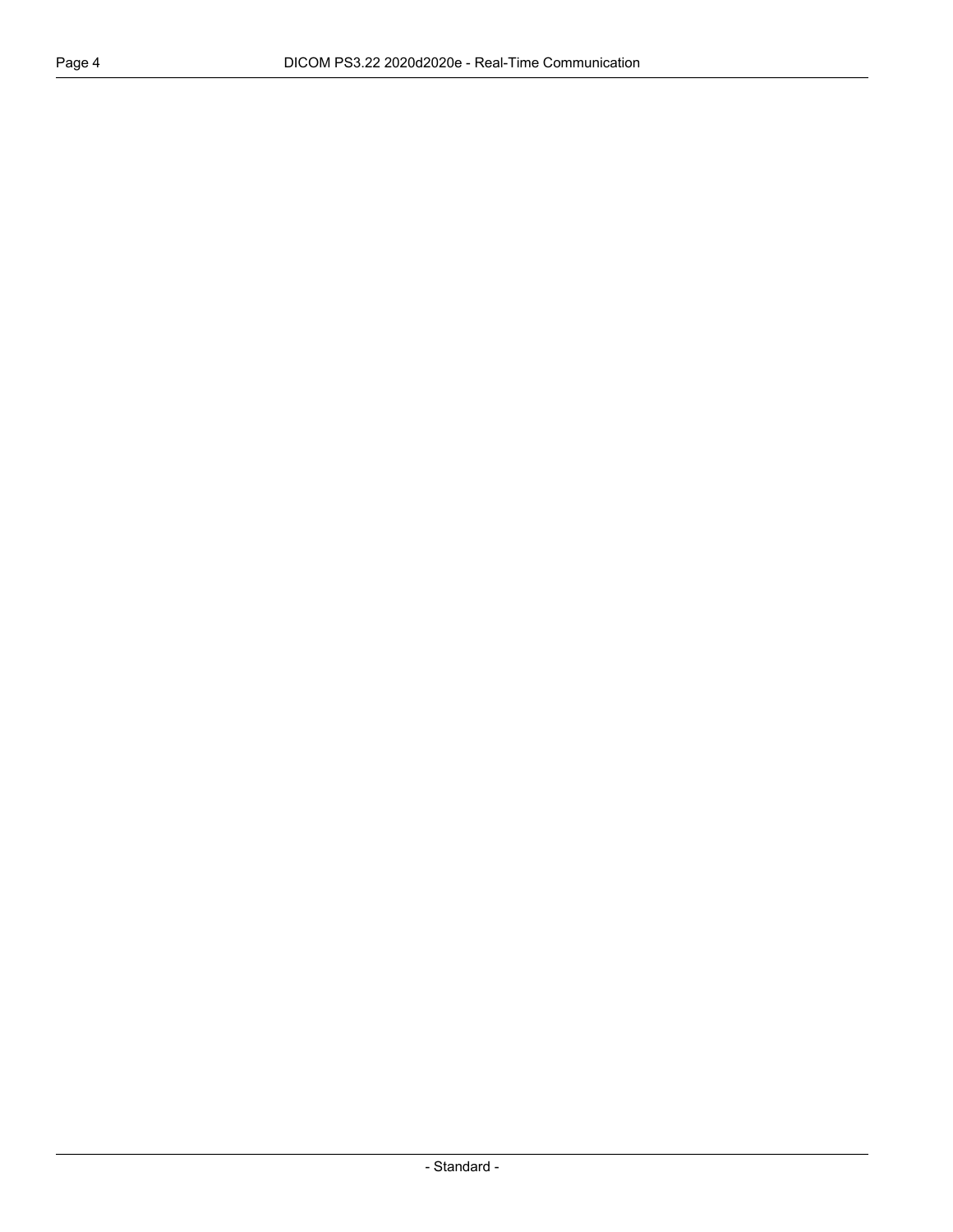### **List of Figures**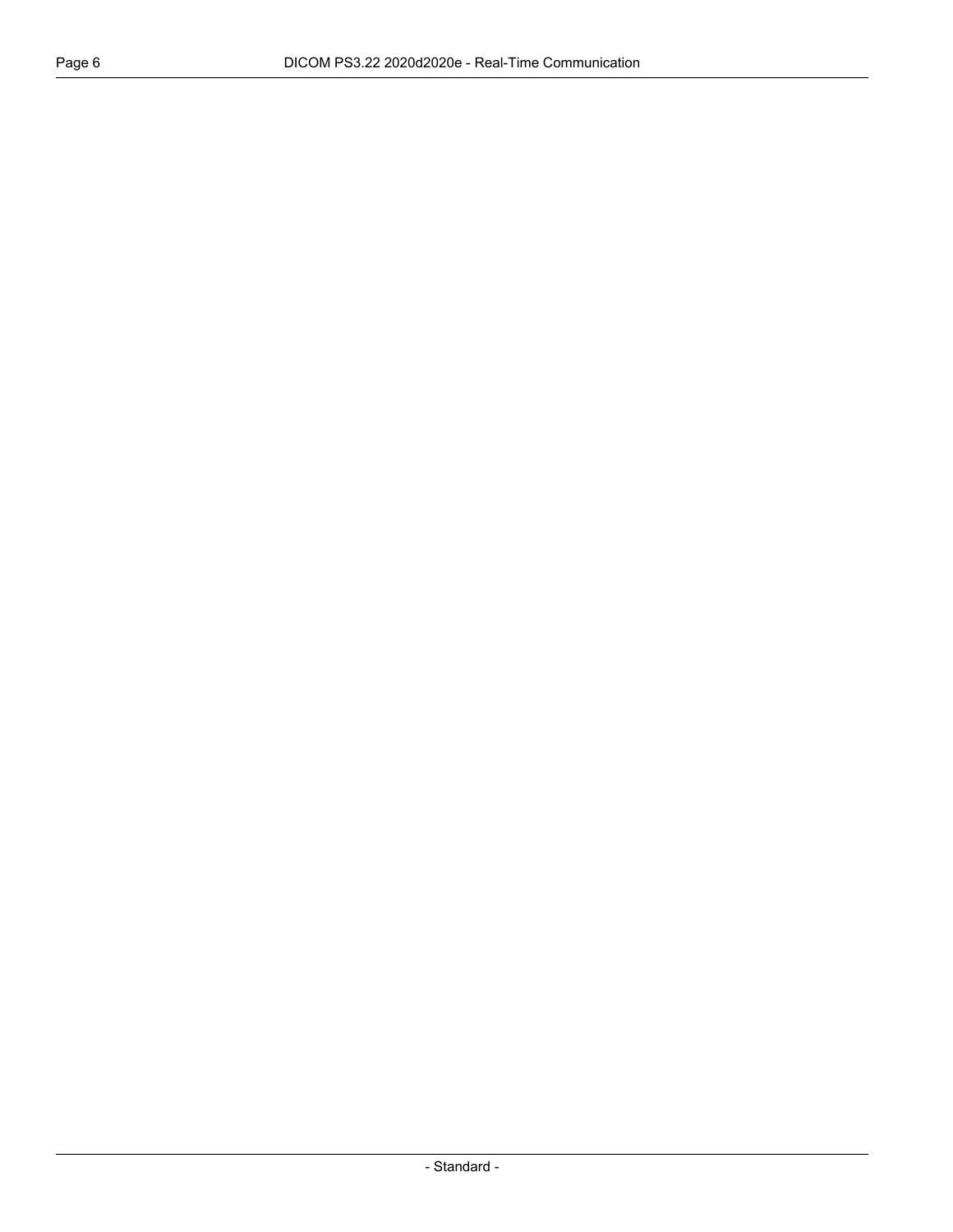#### **List of Tables**

| 7.2-1 Standard SOP Classes |  |
|----------------------------|--|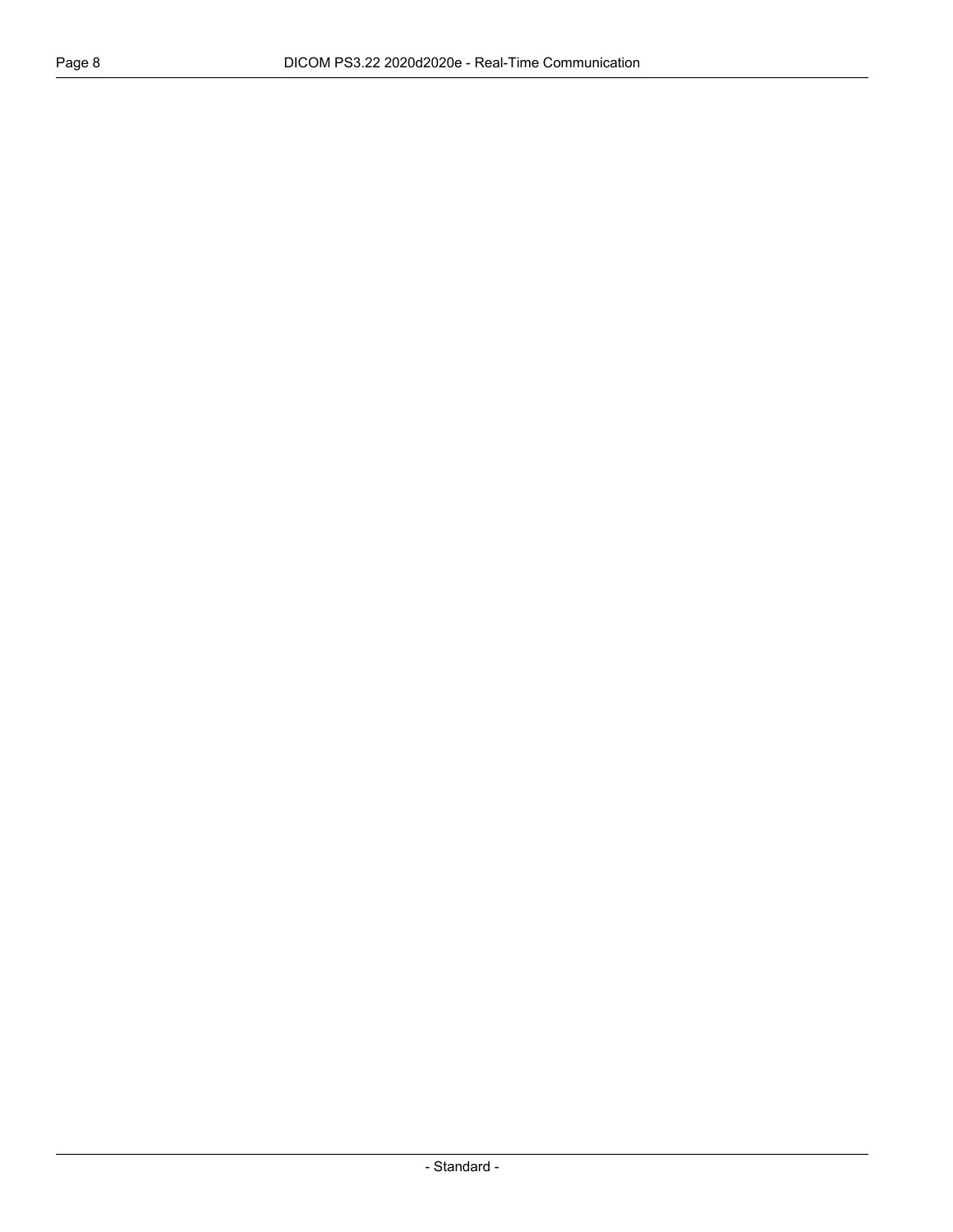### <span id="page-8-0"></span>**Notice and Disclaimer**

The information in this publication was considered technically sound by the consensus of persons engaged in the development and approval of the document at the time it was developed. Consensus does not necessarily mean that there is unanimous agreement among every person participating in the development of this document.

NEMA standards and guideline publications, of which the document contained herein is one, are developed through a voluntary consensus standards development process. This process brings together volunteers and/or seeks out the views of persons who have an interest in the topic covered by this publication. While NEMA administers the process and establishes rules to promote fairness in the development of consensus, it does not write the document and it does not independently test, evaluate, or verify the accuracy or completeness of any information or the soundness of any judgments contained in its standards and guideline publications.

NEMA disclaims liability for any personal injury, property, or other damages of any nature whatsoever, whether special, indirect, consequential, or compensatory, directly or indirectly resulting from the publication, use of, application, or reliance on this document. NEMA disclaims and makes no guaranty or warranty, expressed or implied, as to the accuracy or completeness of any information published herein, and disclaims and makes no warranty that the information in this document will fulfill any of your particular purposes or needs. NEMA does not undertake to guarantee the performance of any individual manufacturer or seller's products or services by virtue of this standard or guide.

In publishing and making this document available, NEMA is not undertaking to render professional or other services for or on behalf of any person or entity, nor is NEMA undertaking to perform any duty owed by any person or entity to someone else. Anyone using this document should rely on his or her own independent judgment or, as appropriate, seek the advice of a competent professional in determining the exercise of reasonable care in any given circumstances. Information and other standards on the topic covered by this publication may be available from other sources, which the user may wish to consult for additional views or information not covered by this publication.

NEMA has no power, nor does it undertake to police or enforce compliance with the contents of this document. NEMA does not cer tify, test, or inspect products, designs, or installations for safety or health purposes. Any certification or other statement of compliance with any health or safety-related information in this document shall not be attributable to NEMA and is solely the responsibility of the certifier or maker of the statement.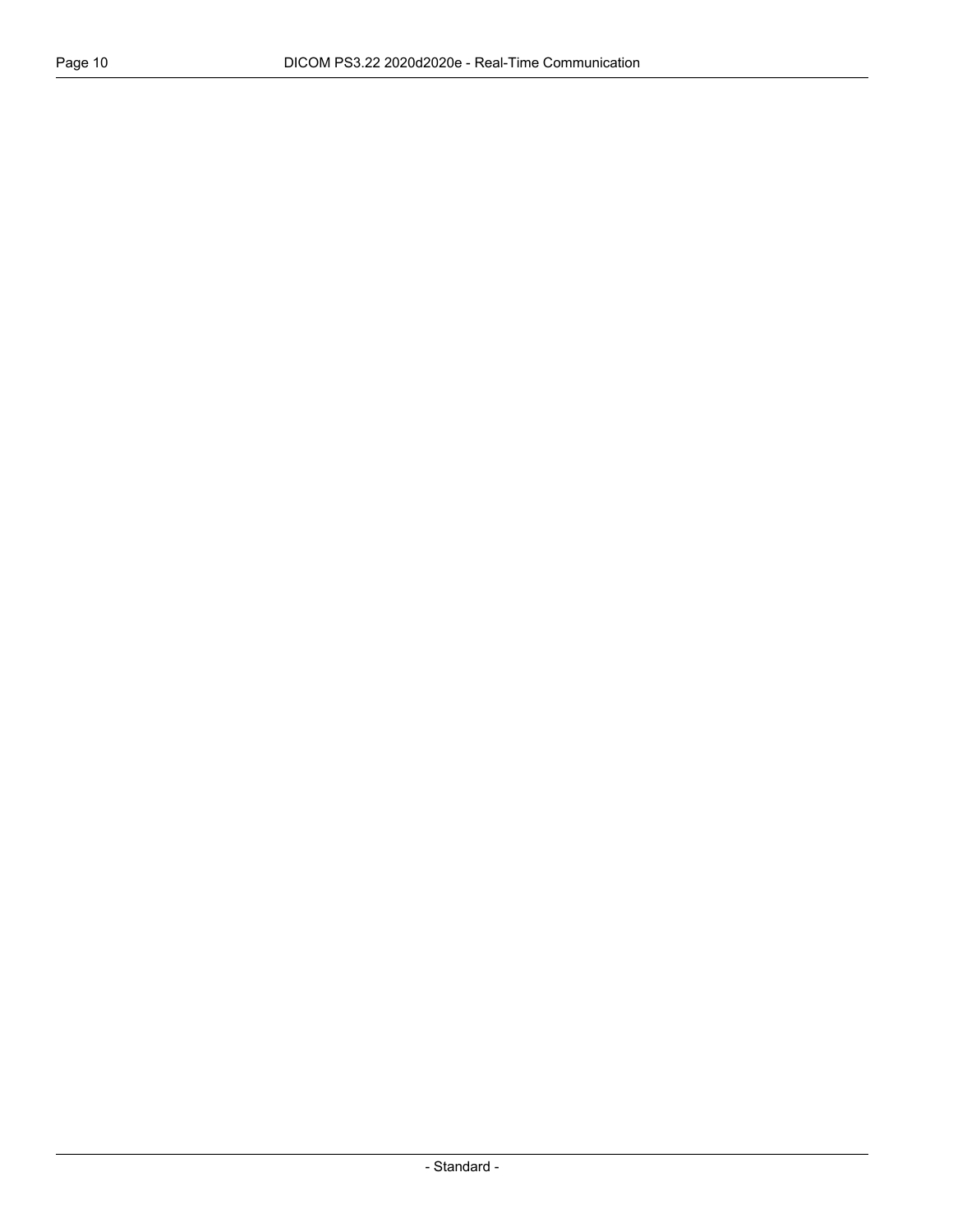### <span id="page-10-0"></span>**Foreword**

This DICOM Standard was developed according to the procedures of the DICOM Standards Committee.

The DICOM Standard is structured as a multi-part document using the guidelines established in [ISO/IEC [Directives,](#page-14-1) Part 2].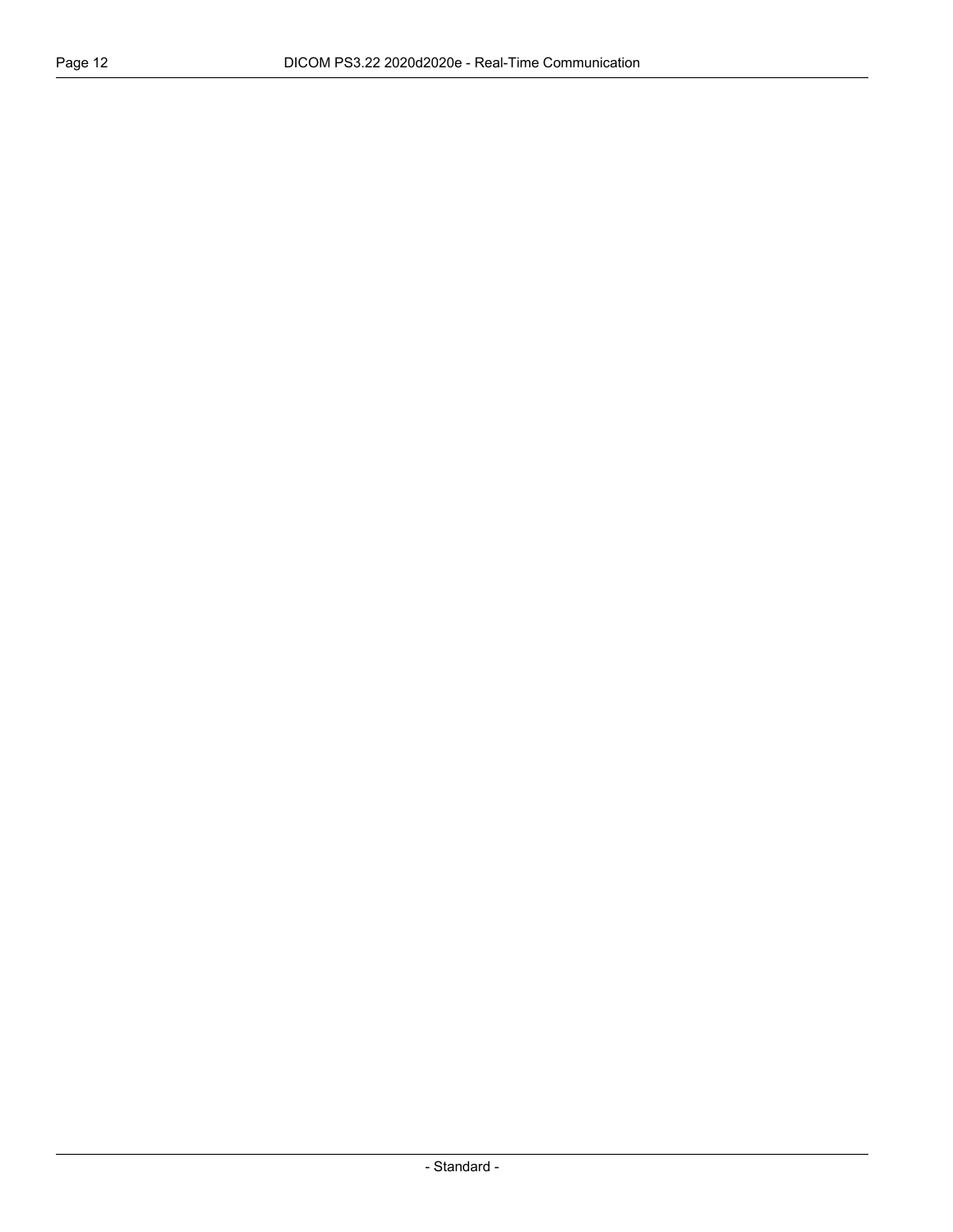# <span id="page-12-0"></span>**1 Scope and Field of Application**

This Part of the DICOM Standard specifies an SMPTE ST 2110-10 based service, relying on RTP, for the real-time transport of DICOM metadata. It provides a mechanism for the transport of DICOM metadata associated with a video or an audio flow based on the SMPTE ST 2110-20 and SMPTE ST 2110-30, respectively.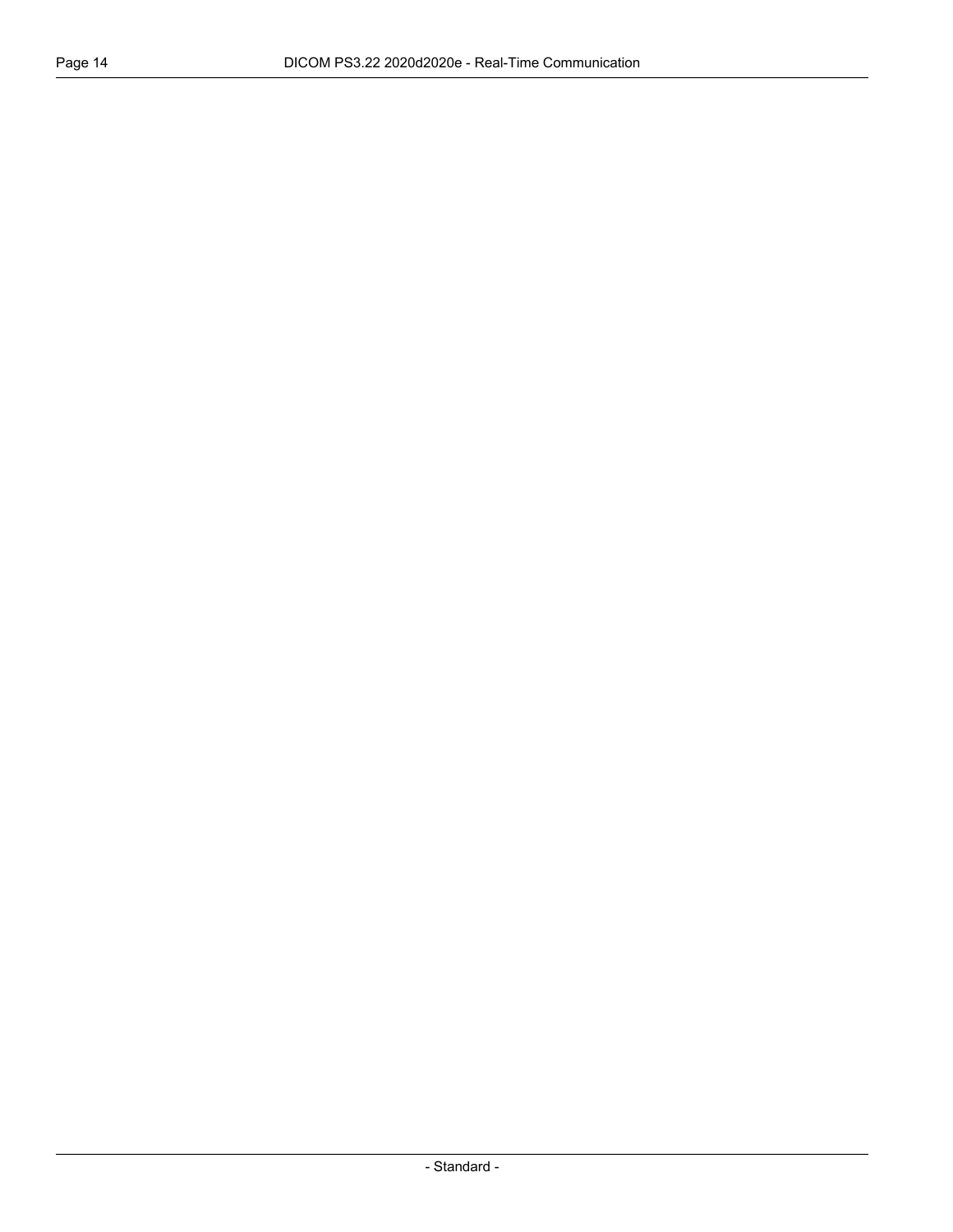## <span id="page-14-0"></span>**2 Normative and Informative References**

The following standards contain provisions that, through reference in this text, constitute provisions of this Standard. At the time of publication, the editions indicated were valid. All standards are subject to revision, and parties to agreements based on this Standard are encouraged to investigate the possibilities of applying the most recent editions of the standards indicated below.

- <span id="page-14-2"></span><span id="page-14-1"></span>[ISO/IEC Directives, Part 2] ISO/IEC. 2016/05. 7.0. *Rules for the structure and drafting of International Standards*. [http://www.iec.ch/](http://www.iec.ch/members_experts/refdocs/iec/isoiecdir-2%7Bed7.0%7Den.pdf) [members\\_experts/refdocs/iec/isoiecdir-2%7Bed7.0%7Den.pdf](http://www.iec.ch/members_experts/refdocs/iec/isoiecdir-2%7Bed7.0%7Den.pdf) .
- [EBU-SMPTE-VSF JT-NM Phase 2 Report] , , and . 2015. v1.0. *Joint Task Force on Networked Media (JT-NM) Phase 2 Report- Reference Architecture*. <http://jt-nm.org/RA-1.0/JT-NMReferenceArchitecturev1.0%20150904%20FINAL.pdf> .
- <span id="page-14-6"></span>[RFC 3550] IETF. 2003/07. *RTP: A Transport Protocol for Real-Time Applications*. <http://tools.ietf.org/html/rfc3550> .
- <span id="page-14-3"></span>[RFC 5285] IETF. 2008/07. *A General Mechanism for RTP Header Extensions*. <http://tools.ietf.org/html/rfc5285> .
- <span id="page-14-4"></span>[SMPTE ST 2110-10] Society of Motion Picture and Television Engineers (SMPTE). 2017. *Professional Media over IP Networks: System Timing and Definitions*.
- <span id="page-14-5"></span>[SMPTE ST 2110-20] Society of Motion Picture and Television Engineers (SMPTE). 2017. *Professional Media over IP Networks: Uncompressed Active Video*.
- [SMPTE ST 2110-30] Society of Motion Picture and Television Engineers (SMPTE). 2017. *Professional Media over IP Networks: PCM Digital Audio*.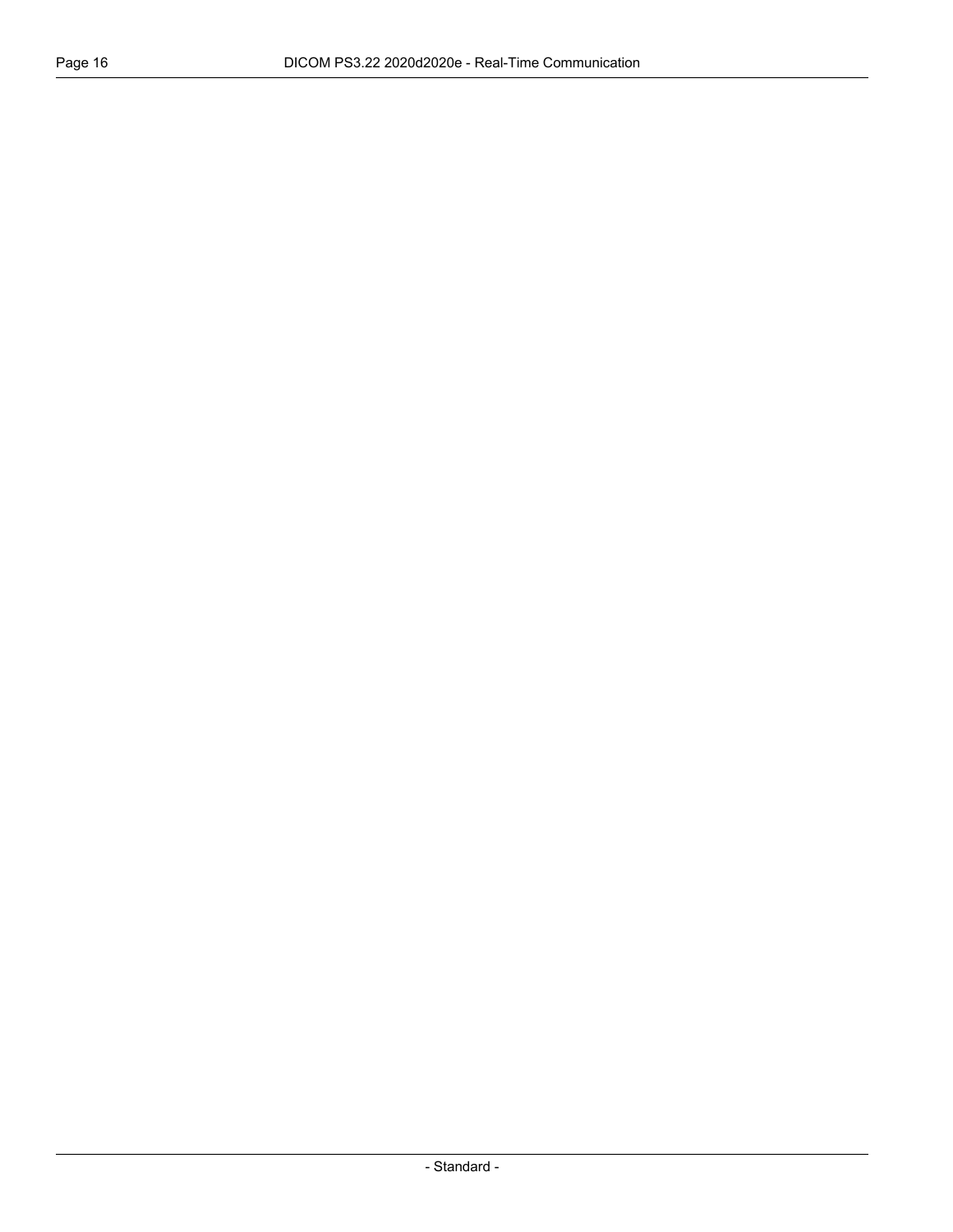# <span id="page-16-0"></span>**3 Definitions**

For the purposes of this Standard the following definitions apply.

#### **3.1 Reference Architecture Definitions:**

This Part of the Standard makes use of the following terms defined in [\[EBU-SMPTE-VSF](#page-14-2) JT-NM Phase 2 Report]:

| Essence                                | Video, audio or data type of source.                                                                                                                      |  |  |  |
|----------------------------------------|-----------------------------------------------------------------------------------------------------------------------------------------------------------|--|--|--|
| <b>Flow</b>                            | A sequence of Grains from a Source; a concrete representation of content emanating from the<br>Source.                                                    |  |  |  |
| Grain                                  | Represents an element of Essence or other data associated with a specific time, such as a frame,<br>or a group of consecutive audio samples, or captions. |  |  |  |
| Rendition                              | A collection of time-synchronized Flows intended for simultaneous presentation, providing a<br>complete experience of a Source Group.                     |  |  |  |
| Source                                 | An abstract concept that represents the primary origin of a Flow or set of Flows.                                                                         |  |  |  |
| 3.2 DICOM Real-Time Video Definitions: |                                                                                                                                                           |  |  |  |

#### DICOM Real-Time Video DICOM-RTV encompasses the DICOM-RTV Service, transport of related multimedia bulk data and the Real-Time IODs to which it may be applied. DICOM-RTV Service Real-Time transport of metadata which characterize multimedia bulk data.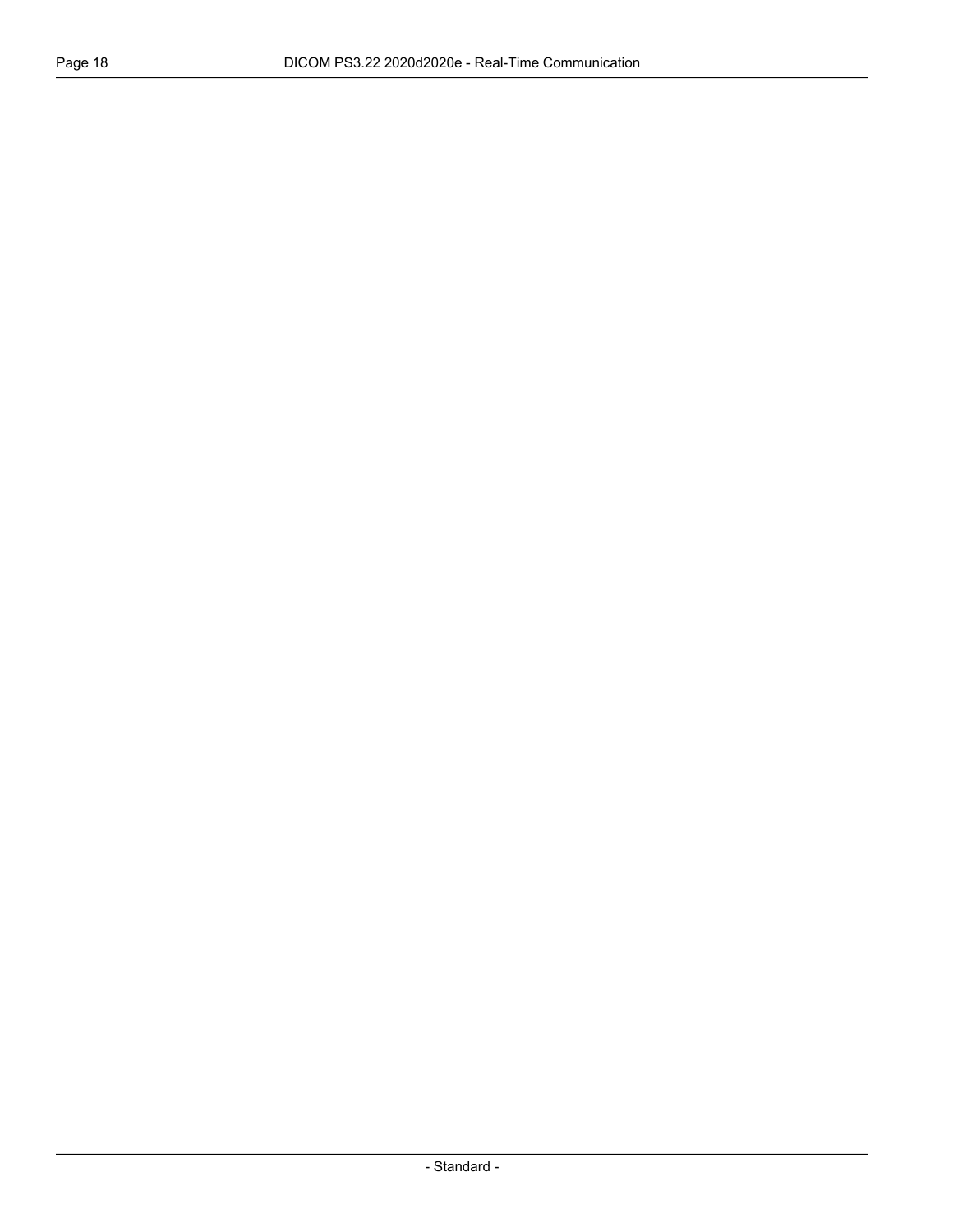# <span id="page-18-0"></span>**4 Symbols and Abbreviations**

The following symbols and abbreviations are used in this Part of the Standard.

| <b>AVP</b>   | Audio Video Profile                                |
|--------------|----------------------------------------------------|
| DICOM-RTV    | DICOM Real-Time Video                              |
| <b>NMOS</b>  | Networked Media Open Specifications                |
| <b>PTP</b>   | Precision Time Protocol                            |
| <b>RTP</b>   | Real-Time Transport Protocol                       |
| <b>SDP</b>   | <b>Session Description Protocol</b>                |
| <b>SMPTE</b> | Society of Motion Picture and Television Engineers |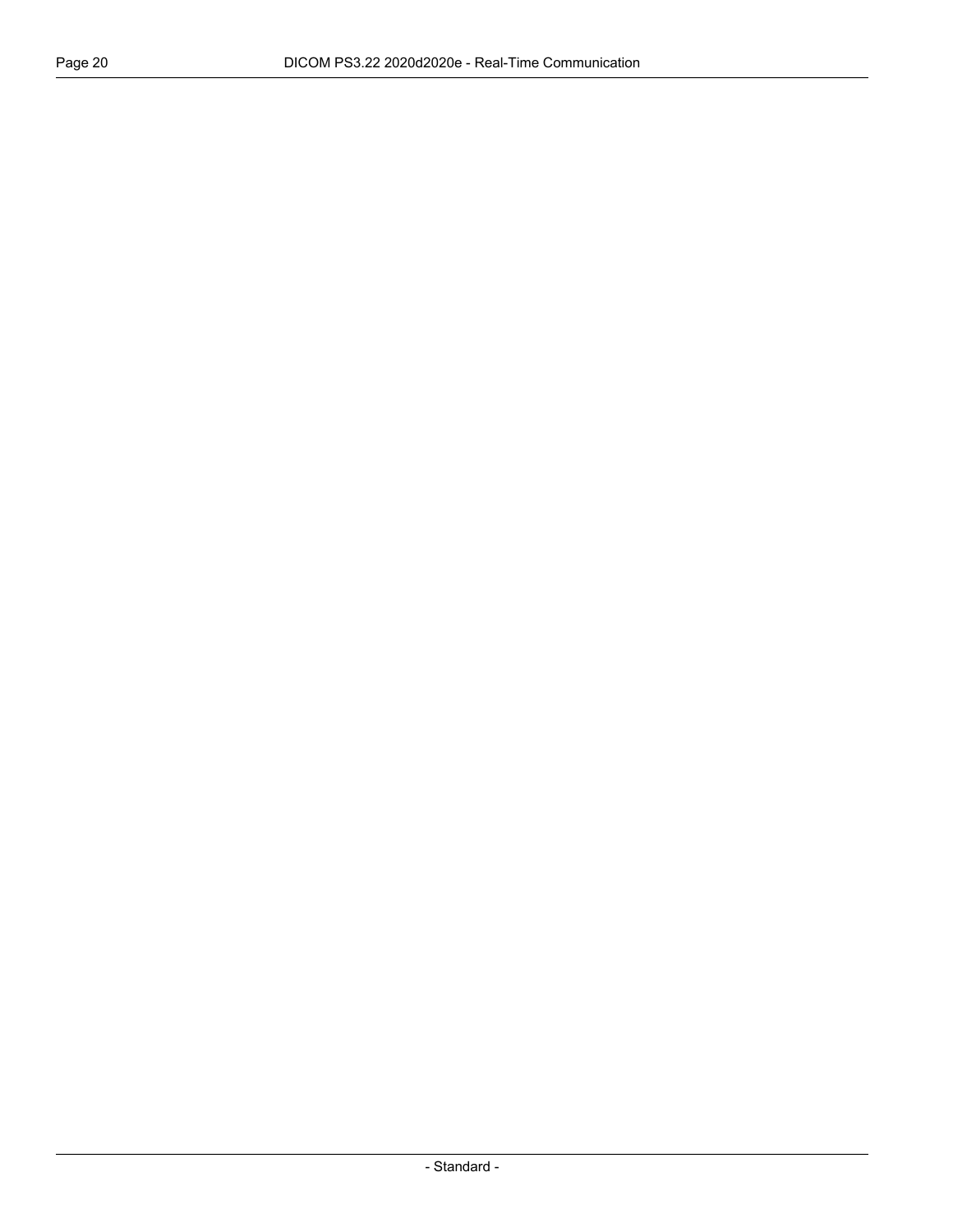# <span id="page-20-0"></span>**5 Conventions**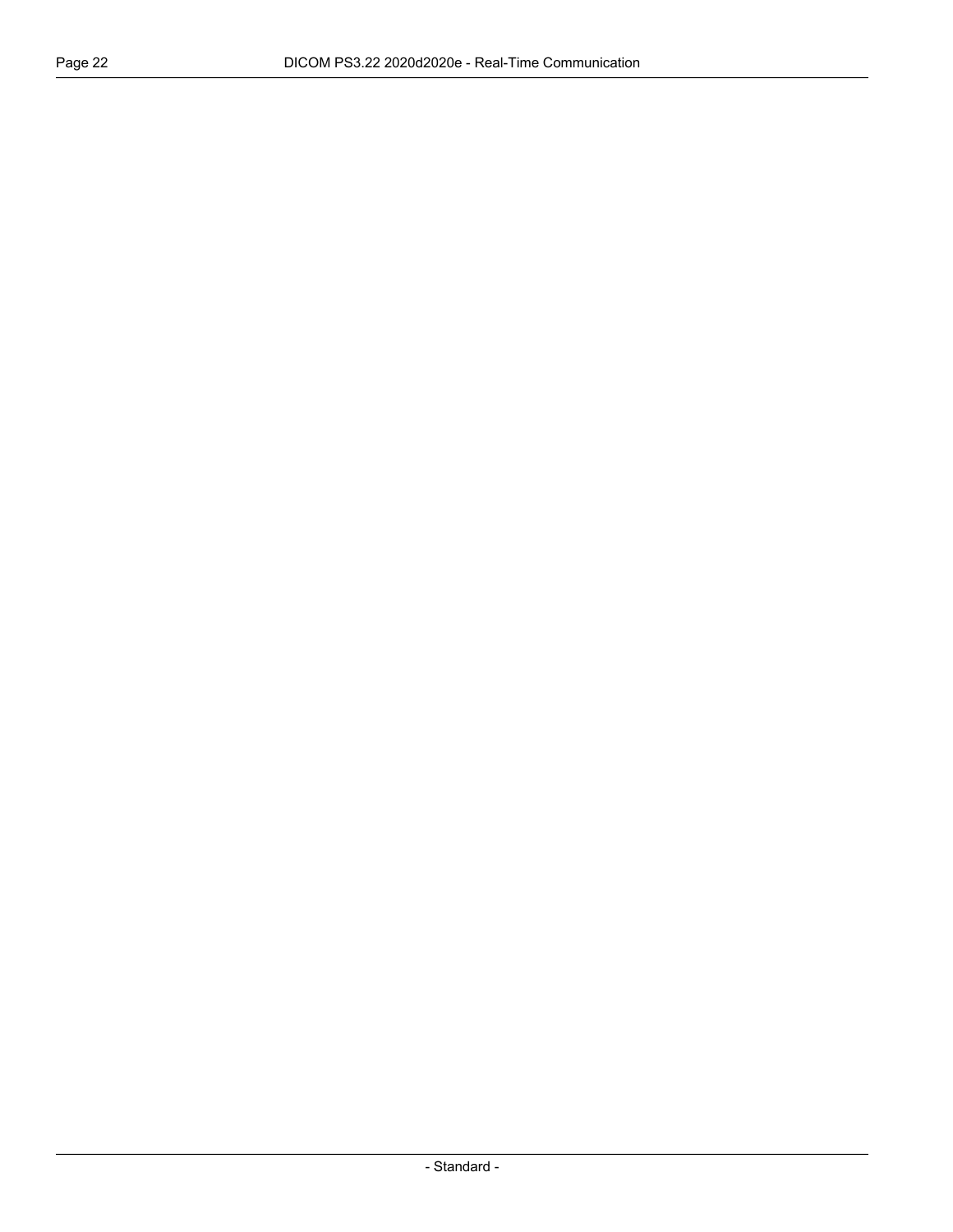# <span id="page-22-0"></span>**6 Data Communication Requirements**

<span id="page-22-1"></span>DICOM Real-Time Video uses the RTP protocol as defined in [SMPTE ST [2110-10\]](#page-14-3).

#### **6.1 Interaction**

As shown in [Figure](#page-22-2) 6-1, a device can have multiple Sources, one for each Essence which corresponds of the type of bulk data (video, audio or medical metadata), each Source producing one or multiple Flows representing the same content in different formats (high definition, low definition, uncompressed, compress with or without loss, …).

<span id="page-22-2"></span>Several Sources may be grouped in a Source Group. A concrete experience of a Source Group is a Rendition, defined as a collection of time-synchronized Flows intended for simultaneous presentation (e.g., the audio channel of a surgical camera).



**Figure 6-1. Real World diagram of DICOM-RTV**

DICOM Real-Time Video standard specifies the communication mechanism for metadata, associated with real-time video and/or audio, originated from a medical imaging device. The mechanism involves one Source and one Flow of "DICOM Video Metadata Essence" for each video Flow and one Source and one Flow of "DICOM Audio Metadata Essence" for each audio Flow. Optionally, there is one Source and one Flow for the "DICOM Rendition Metadata" associating multiple Flows produced by the same device.

The interaction shall be as shown in [Figure](#page-23-2) 6-2.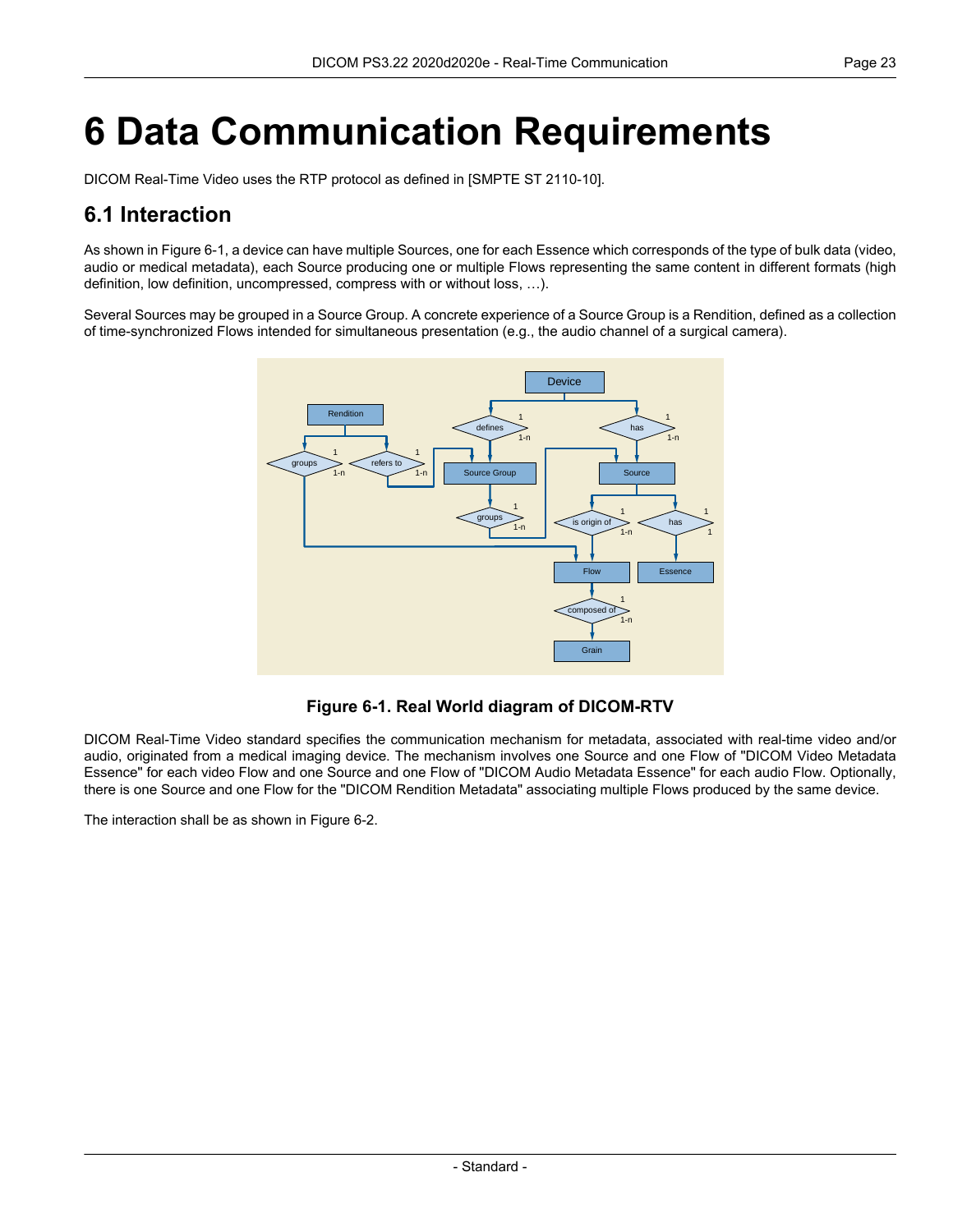<span id="page-23-2"></span>

**Figure 6-2. Interaction Diagram**

[SMPTE ST [2110-10\]](#page-14-3) provides end-to-end network transport functions for applications transmitting real-time data. Content is transmitted in RTP sessions using RTP packets respecting [SMPTE ST [2110-10\].](#page-14-3)

A device can provide and/or consume content. A device that provides content has one or more Sources that can be of different Essences (e.g., Video and Audio). A Source is the origin of one or more Flows. Multiple Flows coming from the same Source are representations of the same content in different resolutions and/or codings. This is a broadcast/multicast protocol, so a device provides content whether or not a consuming device is present. A device that consumes content can subscribe/unsubscribe to available Flows.

<span id="page-23-0"></span>The context and content of a video and/or audio Flow is described by a DICOM Metadata Flow, which is associated with each Flow. However the same DICOM Metadata Flow may be used to describe more than one Flow if their content is the same and their coding are close enough not to affect professional interpretation. A DICOM Rendition Metadata Flow may be used to associate multiple Flows provided by one device.

#### <span id="page-23-1"></span>**6.2 Transport**

#### **6.2.1 RTP Header**

All Essences shall be transported with RTP according to [SMPTE ST [2110-10\],](#page-14-3) which requires that each Flow is described by an SDP object which specifies its content as well as connection details enabling the receiver to join the session. In addition to mandatory information specified in [SMPTE ST [2110-10\],](#page-14-3) for Audio and Video Essence, the SDP may also include the following information:

- PTP Sync Timestamp
- PTP Origin Timestamp
- Source Identifier
- Flow Identifier

Note

This information is the best way for associating multiple Flows originating from the same device. The presence of such in formation in the SDP implies that it is contained in the RTP Extended Header present in the first IP packet of a Grain (video frame, audio sample, metadata setâ $\epsilon$ . It makes it possible to automatically associate and temporarily synchronize two Flows based on their content.

By definition, all the Flows according to [SMPTE ST [2110-10\]](#page-14-3) are synchronized by means of a common reference to the Universal Time, using PTP, with precision on the order of nanoseconds.

The RTP Header, for video and audio Flows, shall follow [SMPTE ST [2110-20\]](#page-14-4) and [SMPTE ST [2110-30\],](#page-14-5) respectively.

The RTP Header, for DICOM Metadata Flows, shall follow [SMPTE ST [2110-10\].](#page-14-3) The clock rate shall be identical to the one defined in the referenced audio or video Flow. The following additional constraints apply: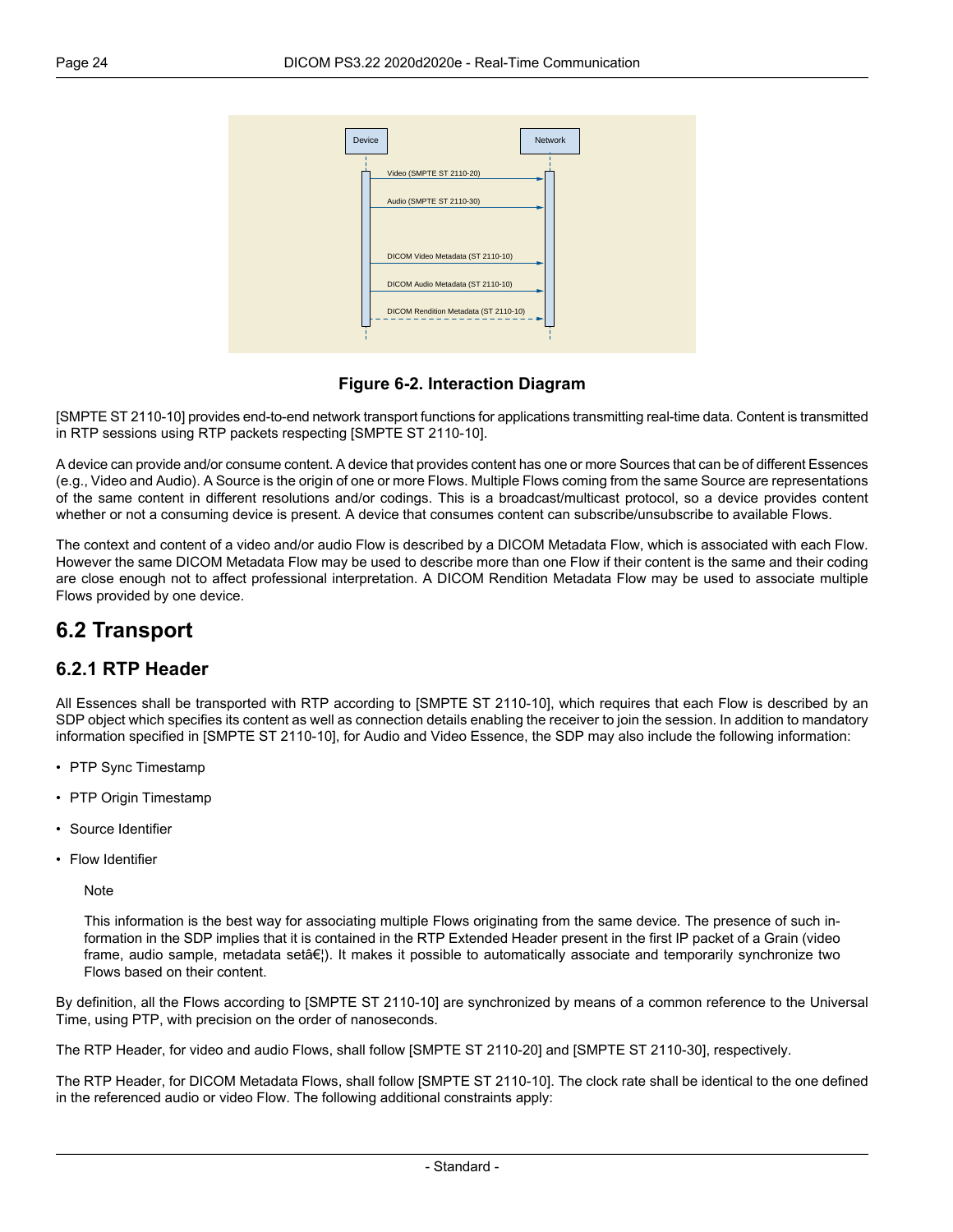**extension** (X) : **1 bit** Shall be set to 1.

**payload type (PT)** The value of payload type is selected from the range 96-127. It is recommended to avoid numbers frequently used for audio (97) and video (96), and for example use 104 for DICOM Metadata Essence. The value shall be associated to the media type "application" and the subtype "dicom" in the SDP. E.g., (DICOM Metadata on port 12345):

*m=application*12345 *RTP/AVP*104

*a=rtpmap:*104 *dicom/*90000

For the DICOM Metadata Essence, the RTP Header Extension defined by NMOS shall be present, including the following information:

- PTP Sync Timestamp
- PTP Origin Timestamp
- Source Identifier
- Flow Identifier

<span id="page-24-0"></span>The "defined by profile" part of the RTP Header Extension shall be set to 0xBEDE identifying that the one-byte header extension form is used, as specified in [RFC [5285\].](#page-14-6)

#### **6.2.2 RTP Payload**

The RTP Payload for audio and video Flows shall follow [SMPTE ST [2110-20\]](#page-14-4) and [SMPTE ST [2110-30\],](#page-14-5) respectively.

The RTP Payload for DICOM Metadata Flows (audio, video and rendition) shall follow [SMPTE ST [2110-10\]](#page-14-3).

The RTP Payload for DICOM Metadata Flows consists of a DICOM dataset compliant with real-time communication.

The DICOM dataset is made of three parts:

- the RTV Meta Information part. This part shall be present in each Grain.
- the dynamic part containing information that varies over time (e.g., Origin Timestamp of the frame, Position of a probe, circle defining the eye. When it exists, this part shall be present in each Grain. The transmission rate of the dynamic part shall be identical to the rate of the associated Flow (e.g., one dataset per frame). This part is for the moment not applicable to DICOM Rendition Metadata.
- the static part containing information that doesn't vary over time (e.g. Patient Name, Modality,  $\hat{a}\epsilon$ ). This part will not be present in every Grain but shall be present at least in one Grain per second.

Note

The receiver cannot process information received from a sender until it receives DICOM Metadata including the static part, so it has to be sent at least every second in order to avoid a longer wait by the receiver when "connected" to a sender.

The transmission rate of DICOM audio flows will be typically of the range of 48kHz. The transmission rate of DICOM video flows will be typically of the range of 60Hz. The transmission rate of the DICOM Rendition Metadata Flow shall be at least 1Hz. It may be ap propriate to use a higher frequency if there is a need for tight synchronization of associated Flows from a device (e.g., two videos of a stereo pair).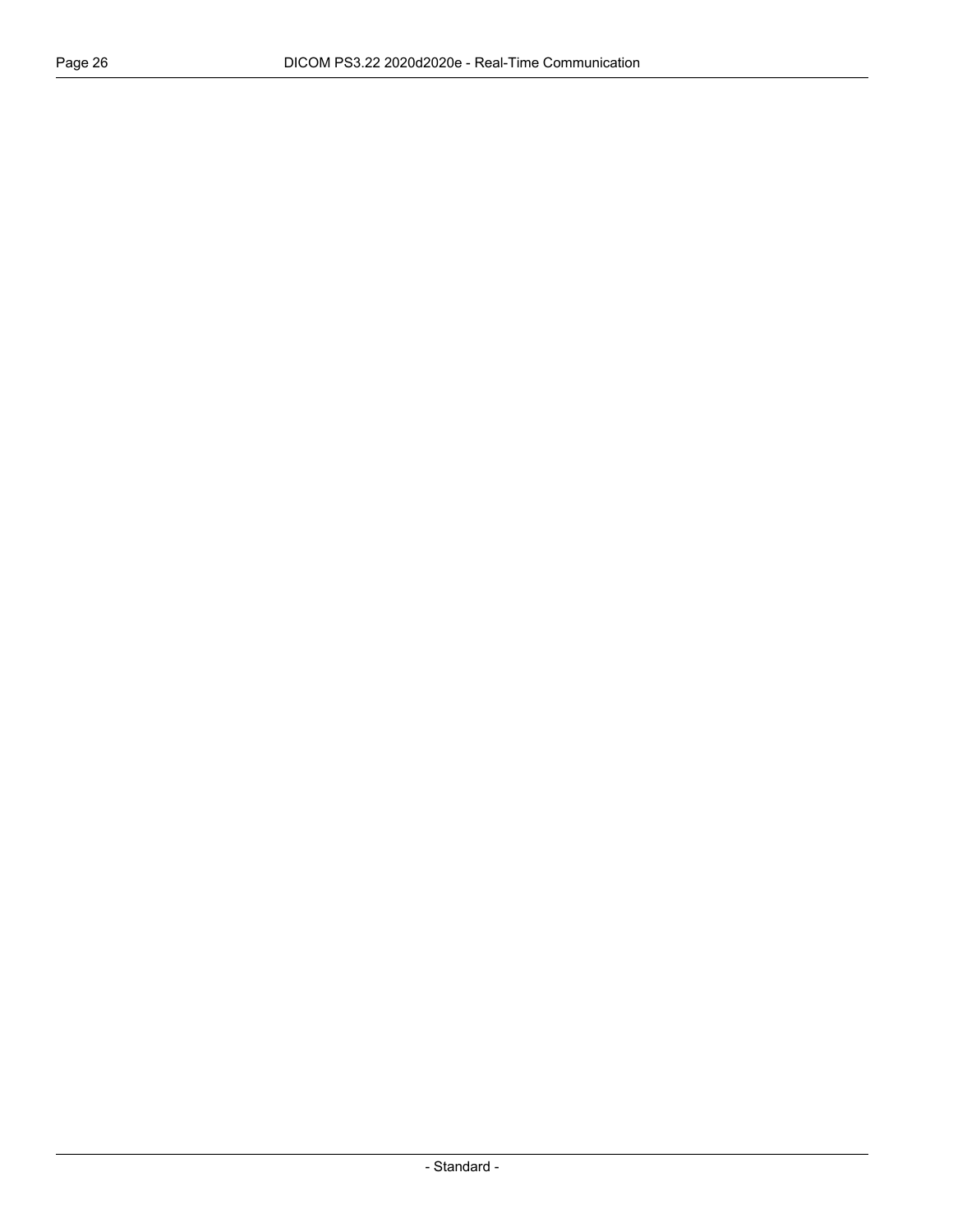## <span id="page-26-0"></span>**7 DICOM Real-Time Format**

The DICOM Real-Time Format provides a means to encapsulate in an RTP session the Data Set representing a SOP Instance.

<span id="page-26-2"></span>[Figure](#page-26-2) 7-1 illustrates the encapsulation of a DICOM audio or video dataset in RTP. The byte stream of the Data Set is placed into the RTP Payload after the DICOM-RTV Meta Information. Each RTP session corresponds to a single SOP Instance.

| RTP Header  |                                                                                                     |                                                                                                                                                 |                                                                                                                            |  |  |  |  |  |
|-------------|-----------------------------------------------------------------------------------------------------|-------------------------------------------------------------------------------------------------------------------------------------------------|----------------------------------------------------------------------------------------------------------------------------|--|--|--|--|--|
|             |                                                                                                     | Version (V)                                                                                                                                     |                                                                                                                            |  |  |  |  |  |
|             | Padding (P)                                                                                         |                                                                                                                                                 |                                                                                                                            |  |  |  |  |  |
|             | Extension (X)                                                                                       |                                                                                                                                                 |                                                                                                                            |  |  |  |  |  |
|             | CRSC (CC)                                                                                           |                                                                                                                                                 |                                                                                                                            |  |  |  |  |  |
|             | Marker (M)                                                                                          |                                                                                                                                                 |                                                                                                                            |  |  |  |  |  |
|             | Payload Type (PT)                                                                                   |                                                                                                                                                 |                                                                                                                            |  |  |  |  |  |
|             |                                                                                                     |                                                                                                                                                 | Sequence Number                                                                                                            |  |  |  |  |  |
|             |                                                                                                     |                                                                                                                                                 | (RTP) Timestamp                                                                                                            |  |  |  |  |  |
|             |                                                                                                     |                                                                                                                                                 | Synchronization Source (SSRC) Identifier                                                                                   |  |  |  |  |  |
|             |                                                                                                     |                                                                                                                                                 | RTP Header Extension                                                                                                       |  |  |  |  |  |
|             |                                                                                                     |                                                                                                                                                 | PTP Sync Timestamp                                                                                                         |  |  |  |  |  |
|             |                                                                                                     |                                                                                                                                                 | PTP Origin Timestamp                                                                                                       |  |  |  |  |  |
|             | Flow Identifier                                                                                     |                                                                                                                                                 |                                                                                                                            |  |  |  |  |  |
|             | Source Identifier                                                                                   |                                                                                                                                                 |                                                                                                                            |  |  |  |  |  |
|             | <b>Grain Duration</b>                                                                               |                                                                                                                                                 |                                                                                                                            |  |  |  |  |  |
|             | <b>Grain Flags</b>                                                                                  |                                                                                                                                                 |                                                                                                                            |  |  |  |  |  |
| RTP Payload |                                                                                                     |                                                                                                                                                 |                                                                                                                            |  |  |  |  |  |
|             | DICOM dataset                                                                                       |                                                                                                                                                 |                                                                                                                            |  |  |  |  |  |
|             |                                                                                                     |                                                                                                                                                 | Payload Header (RTV Meta Information)                                                                                      |  |  |  |  |  |
|             |                                                                                                     | Fixed-size preamble for compatibility with other standards and Definition<br>of the header (e.g., Media RTV SOP Class UID, Transfer Syntax UID) |                                                                                                                            |  |  |  |  |  |
|             | Dynamic part (Curent Frame Functional Groups Module)                                                |                                                                                                                                                 |                                                                                                                            |  |  |  |  |  |
|             | Parameters of the current frame<br>(e.g., Position of the ultrasound probe, circle definig the eye) |                                                                                                                                                 |                                                                                                                            |  |  |  |  |  |
|             |                                                                                                     |                                                                                                                                                 | [Static part (Video xx Image / Waveform / Rendition Selection Document IOD)]<br>(present at least every second)            |  |  |  |  |  |
|             |                                                                                                     | Patient/Study/Series/Equipment/FrameOfReference/Synchronization Attributes                                                                      |                                                                                                                            |  |  |  |  |  |
|             |                                                                                                     |                                                                                                                                                 | Flow Description                                                                                                           |  |  |  |  |  |
|             |                                                                                                     |                                                                                                                                                 | Parameters shared with all frames: list of: source id/flow id (i.e., some<br>information of the SDP "translated" to DICOM) |  |  |  |  |  |

**Figure 7-1. DICOM Dataset Encapsulation Within RTP**

#### <span id="page-26-1"></span>**7.1 RTV Meta Information**

<span id="page-26-3"></span>The RTV Meta Information includes identifying information on the encapsulated DICOM Data Set.

Note

The group number of the RTV Meta Information attributes (0002,xxxx) is lower than the one of other attributes in order to place the RTV Meta Information at the beginning of the payload, as is done in [PS3.10.](part10.pdf#PS3.10)

**Table 7.1-1. RTV Meta Information**

| <b>Attribute Name</b> | Taq                        | Type | <b>Attribute Description</b>                                                                                                                                                                                                                                                                                                   |
|-----------------------|----------------------------|------|--------------------------------------------------------------------------------------------------------------------------------------------------------------------------------------------------------------------------------------------------------------------------------------------------------------------------------|
| Header Preamble       | No Tag or Length<br>Fields |      | A fixed 128 byte field available for Application Profile or<br>implementation specified use. If not used by an Application Profile<br>or a specific implementation, all bytes shall be set to 00H.<br>Receivers shall not rely on the content of this Preamble to determine<br>that this payload is or is not a DICOM payload. |
| <b>DICOM Prefix</b>   | No Tag or Length<br>Fields |      | Four bytes containing the character string "DICM". This Prefix is<br>intended to be used to recognize that this payload is or is not a<br>DICOM payload.                                                                                                                                                                       |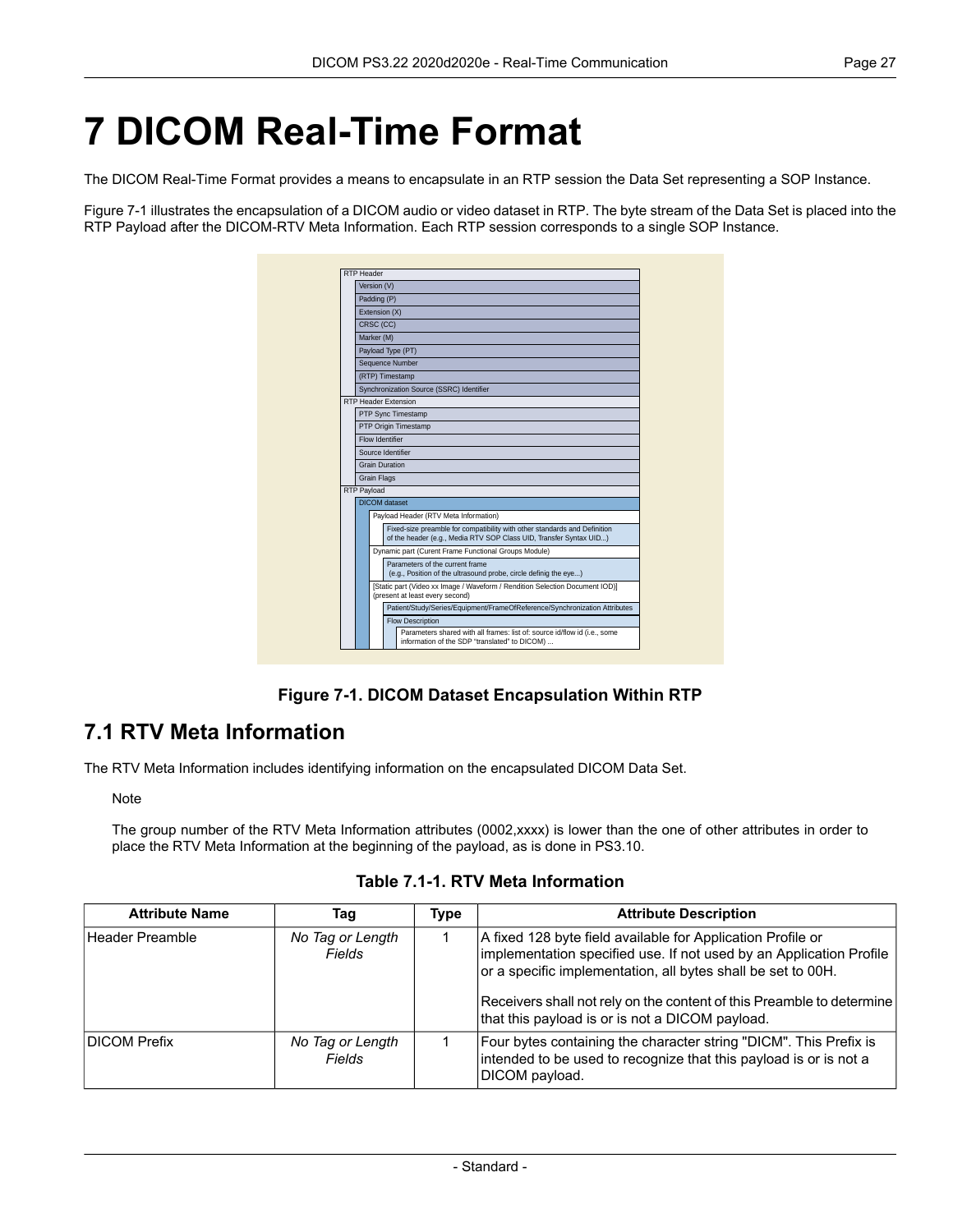| <b>Attribute Name</b>                            | Tag          | <b>Type</b>    | <b>Attribute Description</b>                                                                                                                                                                                               |  |
|--------------------------------------------------|--------------|----------------|----------------------------------------------------------------------------------------------------------------------------------------------------------------------------------------------------------------------------|--|
| File Meta Information Group<br>Length            | (0002, 0000) | $\mathbf 1$    | Number of bytes following this RTV Meta Element (end of the Value<br>field) up to and including the last RTV Meta Element of the Group<br>2 RTV Meta Information                                                           |  |
| <b>Transfer Syntax UID</b>                       | (0002, 0010) | 1              | Uniquely identifies the Transfer Syntax used to encode the referred<br>bulk-data Flow. This Transfer Syntax does not apply to the RTV<br>Metadata which is encoded using the Explicit VR Little Endian<br>Transfer Syntax. |  |
| <b>RTV Meta Information Version</b>              | (0002, 0031) | $\mathbf{1}$   | This is a two byte field where each bit identifies a version of this RTV<br>Meta Information header. In version 1 the first byte value is 00H and<br>the second byte value is 01H.                                         |  |
| <b>RTV Communication SOP</b><br>Class UID        | (0002, 0032) | $\mathbf{1}$   | Uniquely identifies the SOP Class associated with the Data Set.<br>SOP Class UIDs allowed for RTV Communication are specified in<br>section 7.2 STANDARD SOP CLASSES.                                                      |  |
| <b>RTV Communication SOP</b><br>Instance UID     | (0002, 0033) | $\mathbf{1}$   | Uniquely identifies the SOP Instance associated with the Data Set<br>placed in the RTP Payload and following the RTV Meta Information.                                                                                     |  |
| <b>RTV Source Identifier</b>                     | (0002, 0035) | $\mathbf 1$    | The UUID of the RTP source that sends the RTV Metadata Flow.                                                                                                                                                               |  |
| <b>RTV Flow Identifier</b>                       | (0002, 0036) | 1              | The UUID of the RTV Metadata Flow.                                                                                                                                                                                         |  |
| RTV Flow RTP Sampling Rate                       | (0002, 0037) | 1 <sup>C</sup> | The rate of the dynamic part of the RTV Metadata Flow, the same<br>as the bulk-data Flow rate.<br>Required if RTV Metadata Flow includes a dynamic part.                                                                   |  |
| <b>RTV Flow Actual Frame</b><br>Duration         | (0002, 0038) | 3              | Duration of image capture in msec.                                                                                                                                                                                         |  |
| <b>Private Information Creator</b><br><b>UID</b> | (0002, 0100) | 3              | The UID of the creator of the private information (0002,0102).                                                                                                                                                             |  |
| Private Information                              | (0002, 0102) | 1 <sup>C</sup> | Contains Private Information placed in the RTV Meta Information.<br>The creator shall be identified in (0002,0100). Required if Private<br>Information Creator UID (0002,0100) is present.                                 |  |

#### <span id="page-27-1"></span><span id="page-27-0"></span>**7.2 Standard SOP Classes**

The SOP Classes in the Real-Time Communication Class identify the Composite IODs to be sent. [Table](#page-27-1) 7.2-1 identifies Standard SOP Classes.

#### **Table 7.2-1. Standard SOP Classes**

| <b>SOP Class Name</b>                                               | <b>SOP Class UID</b> | IOD Specification (defined in PS3.3)   |
|---------------------------------------------------------------------|----------------------|----------------------------------------|
| Video Endoscopic Image Real-Time Communication   1.2.840.10008.10.1 |                      | Real-Time Video Endoscopic Image IOD   |
| Video Photographic Image Real-Time<br>l Communication               | 1.2.840.10008.10.2   | Real-Time Video Photographic Image IOD |
| Audio Waveform Real-Time Communication                              | 1.2.840.10008.10.3   | Real-Time Audio Waveform IOD           |
| Rendition Selection Document Real-Time<br>l Communication           | 1.2.840.10008.10.4   | Rendition Selection Document IOD       |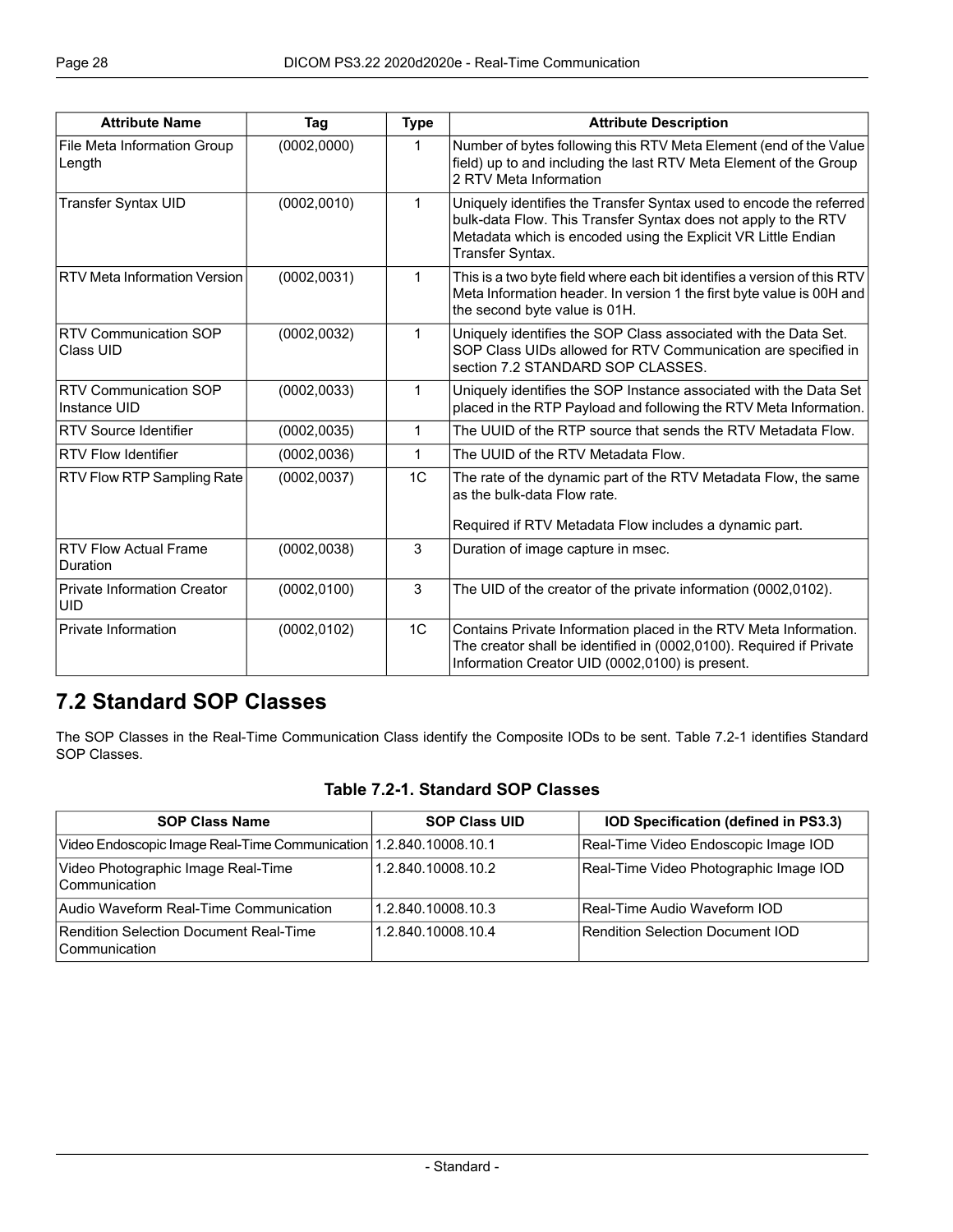## <span id="page-28-0"></span>**8 Security Considerations**

The metadata and ancillary streams usually contain Personally Identifiable Information (PII). The video and audio streams might contain protected information. The underlying SMPTE protocols do not specify any security protections to ensure confidentiality, in tegrity, or availability of the various data streams. DICOM does not specify any additions to the SMPTE protocols to provide such protection. Authorization and authentication of access to the DICOM-RTV Service is handled by configuration. Authentication is not re-confirmed at initiation of the underlying SMPTE protocols, and DICOM does not specify any additions to the SMPTE protocols for access control, authorization, or authentication.

The potential eavesdropping, replay, message insertion, deletion, modification, man-in-the-middle and denial of service attacks have not been analyzed. That analysis is up to the individual sites and installations.

Individual sites and installations will also need to perform their own assessments and selection of security mechanisms and add protections as necessary. The data rates and strict timing requirements for the data streams require careful analysis of any security mechanisms that are added. There do exist security mechanisms that operate at and below the IP level that can meet foreseen use cases, but there is insufficient experience or evidence to justify DICOM making a recommendation.